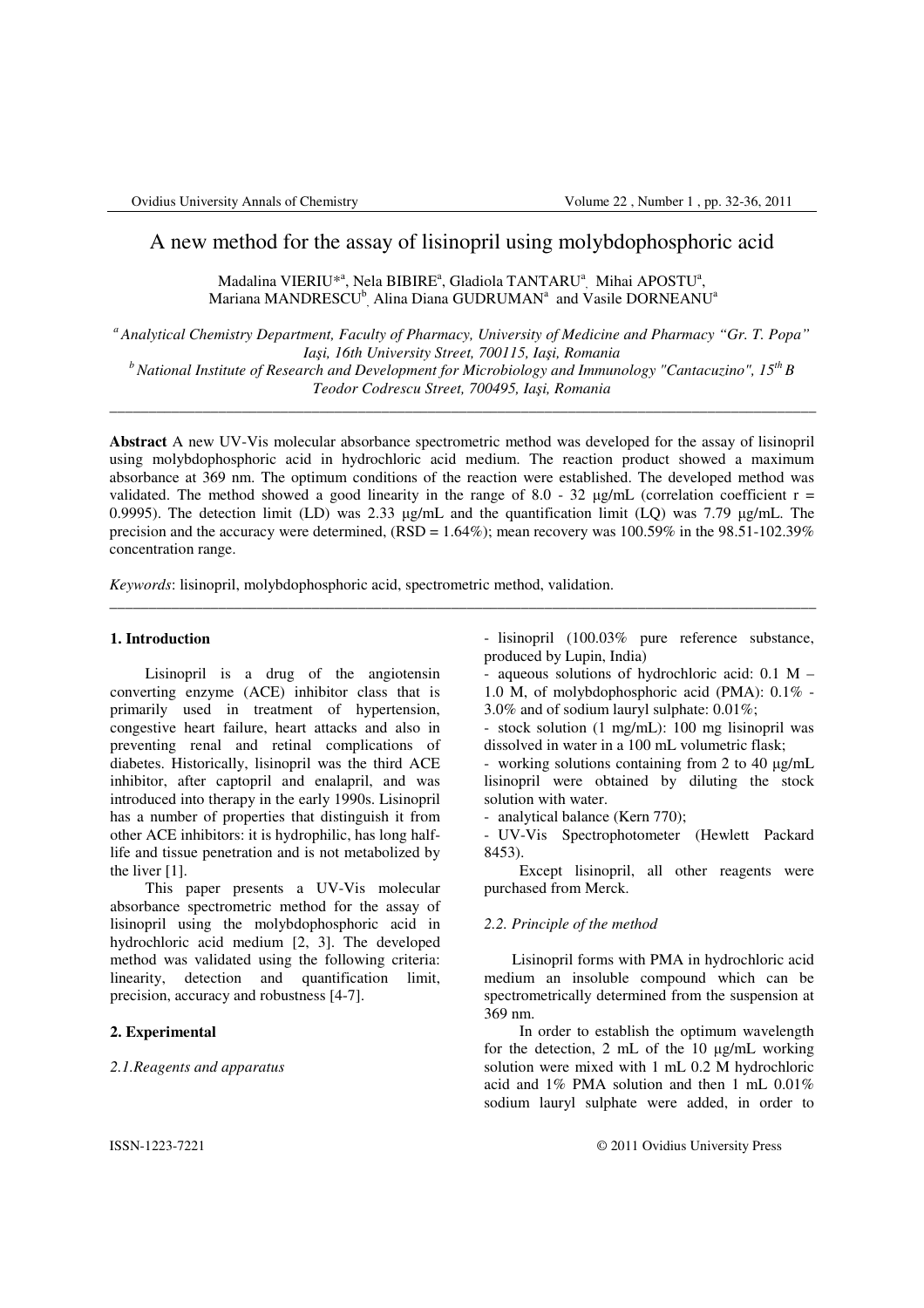prevent the precipitation. The UV-Vis absorption spectrum was recorded using 1 cm cell, after 20 minutes.

In order to establish the optimum working conditions, two solutions of 8 µg/mL and 32 µg/mL were used, while the parameters of the method were changed. We established the optimum concentration of the hydrochloric acid solution and of the necessary PMA solution and we determined the stability of the reaction product.

## *2.3. Procedure*

1 mL 0.2 M hydrochloric acid and 1 mL of 1% molybdophosphoric acid solution were added to 2 mL lisinopril solution and 1 mL of 0.01% lauril sodium sulphate. The absorbance was measured at 369 nm versus a blank solution prepared in similar conditions.

#### **3. Results and Discussions**

From the analysis of the absorption spectra (**Fig. 1**), we observed a maximum of absorbance for the reaction product at 369 nm. This value was used for all the determinations.



**Fig. 1.** The spectrum of the reaction product obtained for 20 µg/mL lisinopril

The best concentration of the hydrochloric acid was established at 0.2 M, because when using this solution the maximum absorbance measured at 369 nm had the greatest value (as seen in **Table 1**). The same criterion was used when optimum concentration of molybdophosphoric acid was set to 1% (**Table 2**). After studying the stability of the samples it was established that the chemical reaction

between lisinopril and molybdophosphoric acid was final 20 minutes after the last reagent was added. Also, the results shown in **Table 3** proved that the absorbance remains almost the same for at least another 20 minutes, time sufficient enough for the analysis to be performed.

**Table 1**. Study of media acidity

| HCl mol/L | Lisinopril (369 nm) |               |  |
|-----------|---------------------|---------------|--|
|           | $8 \mu g/mL$        | $32 \mu g/mL$ |  |
| 0.1       | 0.01965             | 0.29441       |  |
| 0.2       | 0.06743             | 0.99145       |  |
| 0.3       | 0.06021             | 0.97125       |  |
| 0.4       | 0.05742             | 0.90426       |  |
| 0.5       | 0.05096             | 0.75522       |  |

**Table 2**. Study of reagent concentration

| Molybdophosphoric | Lisinopril (369 nm) |               |  |
|-------------------|---------------------|---------------|--|
| acid $%$          | $8 \mu g/mL$        | $32 \mu g/mL$ |  |
| 0.1               | 0.01965             | 0.2851        |  |
| 0.5               | 0.02856             | 0.68221       |  |
|                   | 0.06752             | 0.99853       |  |
|                   | 0.06741             | 0.98963       |  |
|                   | 0.06642             | 0.98211       |  |

## **Table 3.** Stability study

| Time      | Lisinopril (369 nm) |               |  |  |
|-----------|---------------------|---------------|--|--|
| (minutes) | $8 \mu g/mL$        | $32 \mu g/mL$ |  |  |
| 5         | 0.01965             | 0.36854       |  |  |
| 10        | 0.05221             | 0.59562       |  |  |
| 15        | 0.06521             | 0.85422       |  |  |
| 20        | 0.06642             | 0.99429       |  |  |
| 25        | 0.06637             | 0.99422       |  |  |
| 30        | 0.06634             | 0.99341       |  |  |
| 40        | 0.06589             | 0.99317       |  |  |
| 50        | 0.06555             | 0.99322       |  |  |
| 60        | 0.06502             | 0.98702       |  |  |

#### *3.1. Linearity*

Linearity was studied in the 2 - 40 µg/mL concentration range (**Fig. 2**). The obtained data were statistically evaluated (**Table 4**) and the calibration curve was obtained (**Fig. 3**).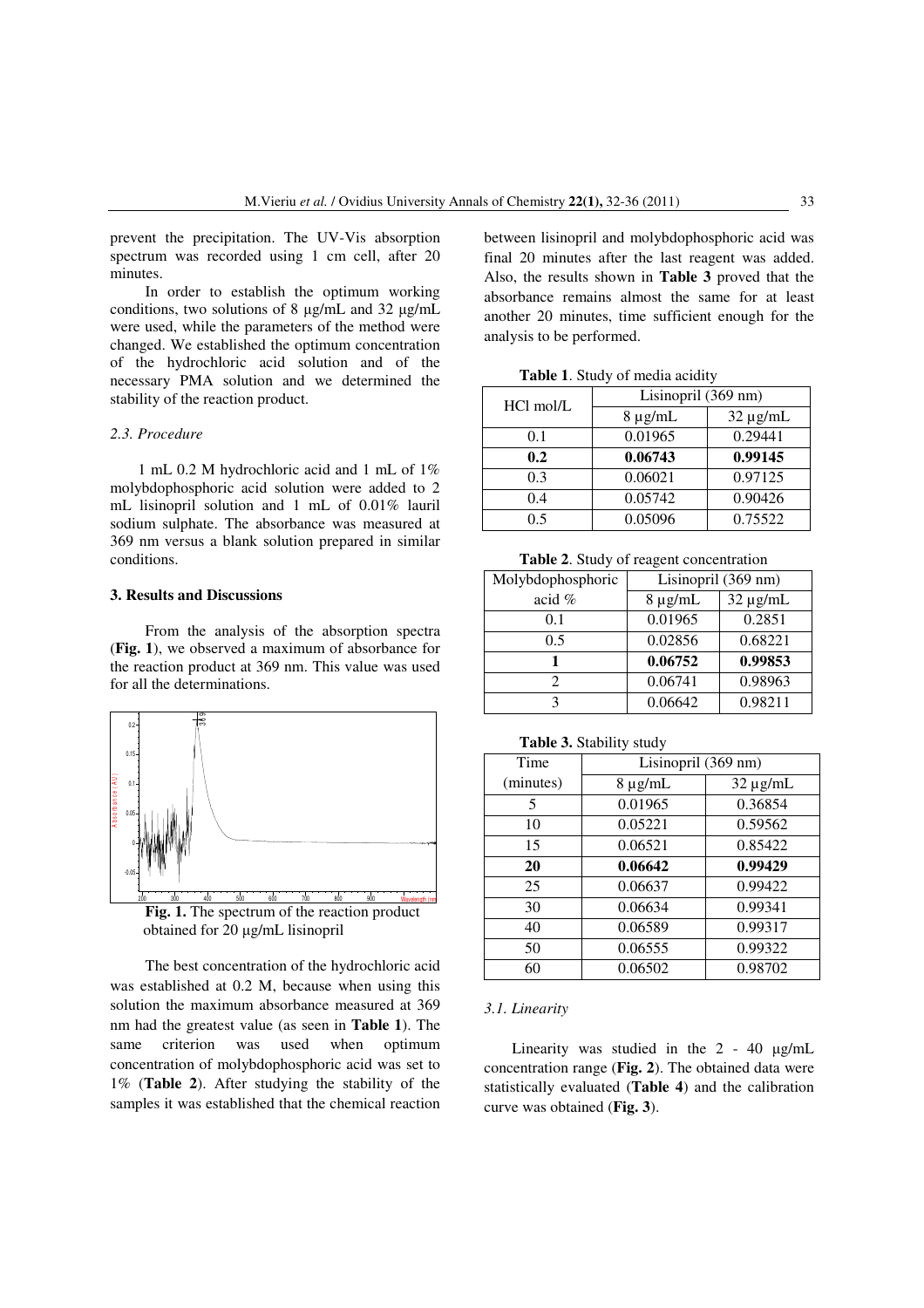| Lisinopril                                                                                                                                 | <b>Tuble</b> 4. blady of the initially of the inclined<br>Absorbance (369 nm) |               |                |                         |         |  |
|--------------------------------------------------------------------------------------------------------------------------------------------|-------------------------------------------------------------------------------|---------------|----------------|-------------------------|---------|--|
| $(\mu g/mL)$                                                                                                                               | I <sup>st</sup> Series                                                        | $IInd$ Series | $IIIrd$ Series | IV <sup>th</sup> Series | Average |  |
| $\mathfrak{D}$                                                                                                                             | 0.01199                                                                       | 0.01325       | 0.01348        | 0.01237                 | 0.01277 |  |
| 4                                                                                                                                          | 0.05103                                                                       | 0.01335       | 0.04596        | 0.04258                 | 0.03823 |  |
| 8                                                                                                                                          | 0.06696                                                                       | 0.06672       | 0.06907        | 0.06132                 | 0.06602 |  |
| 12                                                                                                                                         | 0.22289                                                                       | 0.22251       | 0.20025        | 0.20291                 | 0.21214 |  |
| 16                                                                                                                                         | 0.38779                                                                       | 0.38281       | 0.37350        | 0.36929                 | 0.37835 |  |
| 20                                                                                                                                         | 0.55873                                                                       | 0.57047       | 0.58727        | 0.54170                 | 0.56454 |  |
| 24                                                                                                                                         | 0.73901                                                                       | 0.74634       |                | 0.73601                 | 0.74174 |  |
| 28                                                                                                                                         | 0.90498                                                                       | 0.90912       | 0.94829        | 0.90673                 | 0.91728 |  |
| 32                                                                                                                                         | 1.10170                                                                       | 1.10910       | 1.08880        | 1.10554                 | 1.10129 |  |
| 36                                                                                                                                         | 1.16540                                                                       | 1.16240       | 1.15970        | 1.17210                 | 1.16490 |  |
| 40                                                                                                                                         | 1.18520                                                                       | 1.18690       | 1.18221        | 1.18253                 | 1.18421 |  |
| Correlation and regression coefficients $r = 0.9995$ , $r^2 = 0.9990$ ; Standard error = 0.0339; Intercept = -0.3025;<br>$Slope = 0.04356$ |                                                                               |               |                |                         |         |  |

**Table 4**. Study of the linearity of the method



**Fig. 2.** Study of method linearity

According to the experimental data, the developed method for lisinopril determination was linear in  $8 - 32 \mu$ g/mL concentration range.

When we compared this concentration range with that of other published methods [8-10] we found that it was very similar, but this new method has the following advantages: it does not involve rare or complex reagents, nor does it involve the use of toxic solvents. It is simple and easy to perform.

The calibration curve equation was established:

*Absorbance = 0.043 x Concentration – 0.302.* 



**Fig. 3.** Calibration curve

## 3.2. *Detection and quantification limits*

Detection and quantification limits were calculated using the following formulas [2,3]:

*LD=3 x Standard error / Slope=2.3398* µ*g/mL* 

*LQ=10 x Standard error / Slope=7.7995* µ*g/mL*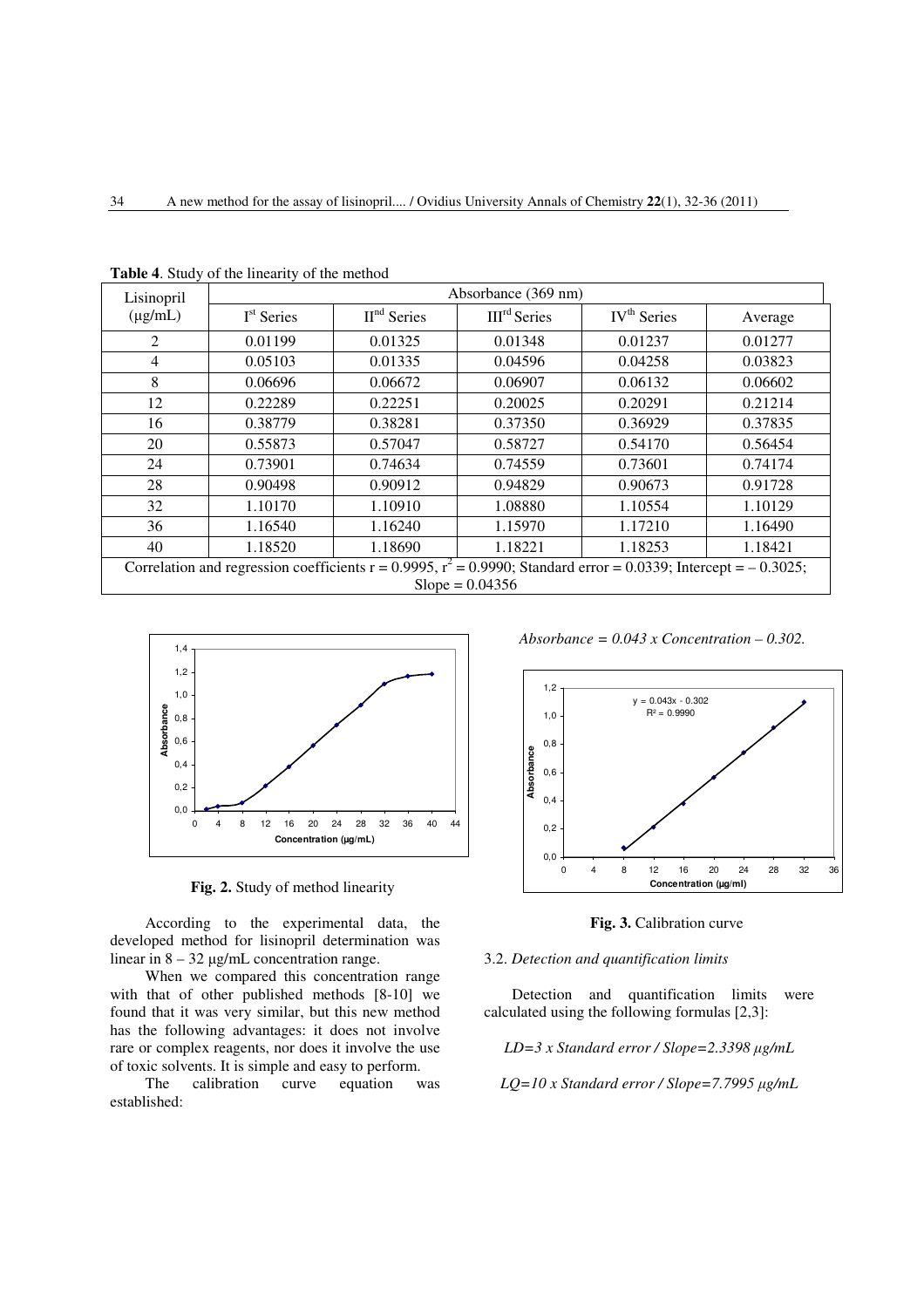| <b>Table 5.</b> Bluery of the precision and of the accuracy of the inclinear |                                       |         |                                       |      |                                       |                    |
|------------------------------------------------------------------------------|---------------------------------------|---------|---------------------------------------|------|---------------------------------------|--------------------|
|                                                                              | Precision                             |         | Intermediate precision                |      | Accuracy                              |                    |
| Concentration<br>$(\mu g/mL)$                                                | Real<br>concentration<br>$(\mu g/mL)$ | $RSD\%$ | Real<br>concentration<br>$(\mu g/mL)$ | RSD% | Real<br>concentration<br>$(\mu g/mL)$ | Recovery<br>$(\%)$ |
| 16                                                                           | 15.6801                               | 1.56    | 15.7618                               | 1.11 | 16.3822                               | 102.39             |
|                                                                              | 15.8130                               |         | 16.0907                               |      | 15.7618                               | 98.51              |
|                                                                              | 16.1589                               |         | 15.8125                               |      | 15.8718                               | 99.20              |
| 20                                                                           | 19.6551                               | 1.40    | 19.8016                               | 1.84 | 19.9085                               | 99.54              |
|                                                                              | 19.9574                               |         | 20.4447                               |      | 20.2152                               | 101.08             |
|                                                                              | 20.2147                               |         | 19.8092                               |      | 20.4030                               | 102.01             |
| 24                                                                           | 23.7856                               | 1.66    | 24.3808                               | 1.40 | 23.8877                               | 99.53              |
|                                                                              | 24.5851                               |         | 23.7615                               |      | 24.1939                               | 100.81             |
|                                                                              | 24.1258                               |         | 24.3050                               |      | 24.5465                               | 102.28             |
|                                                                              |                                       |         |                                       |      | mean                                  | 100.59             |

**Table 5.** Study of the precision and of the accuracy of the method

#### *3.3. Precision*

For precision determination, three solutions of 16, 20 and 24 µg/mL lisinopril were used. Three assays were performed for each concentration. Two sets of assays were performed in different days in order to evaluate the *intermediary precision*.

The samples concentrations were calculated using the calibration curve equation (**Table 5**). We observed that for each set of data and for both sets together the relative standard deviation was lower than  $2\%$  (at most RSD = 1.66%) [4]. This fact proved that the proposed method was precise.

### *3.4. Accuracy*

In order to establish the accuracy of the method, lisinopril solutions of 16, 20 and 24  $\mu$ g/mL were analyzed. For each concentration, three determinations were performed [6].

The concentration of the samples was calculated from the experimental values of the absorbance, using the regression curve equation (Table 5). We observed that the recovery was 100.59% for the studied concentration range, the mean (minimum was 98.51% and maximum was 102.39%) and the relative standard deviation was under  $2\%$  (RSD = 1.42 %). These values prove that the proposed method was accurate.

## *3.5. Robustness*

The evaluation of robustness was performed for system suitability to ensure the validity of analytical procedure. This was done by varying the instrument, analyst, and time of study. The analysis was performed on Shimadzu UV-Visible spectrophotometer, model-1700. Interday and intraday analysis was performed by changing the analyst.

Reproducibility of the results confirmed the robustness of the method.

#### **4. Conclusions**

A UV-VIS molecular absorbance spectrophotometric method was developed for the assay of lisinopril using molybdophosphoric acid in hydrochloric acid medium. The reaction product shows a maximum absorbance at 369 nm.

The analytical method was validated by establishing the linearity domain in the range of 8.0  $-32 \text{ ug/mL}$ , with a correlation coefficient of r = 0.9995, the detection limit is 2.33 µg/mL, the quantification limit is 7.79 µg/mL lower than the lowest concentration from the linearity domain, method precision  $RSD\% = 1.64\%$  [4] and the accuracy evaluated by recovery is  $R = 100.59\%$ .